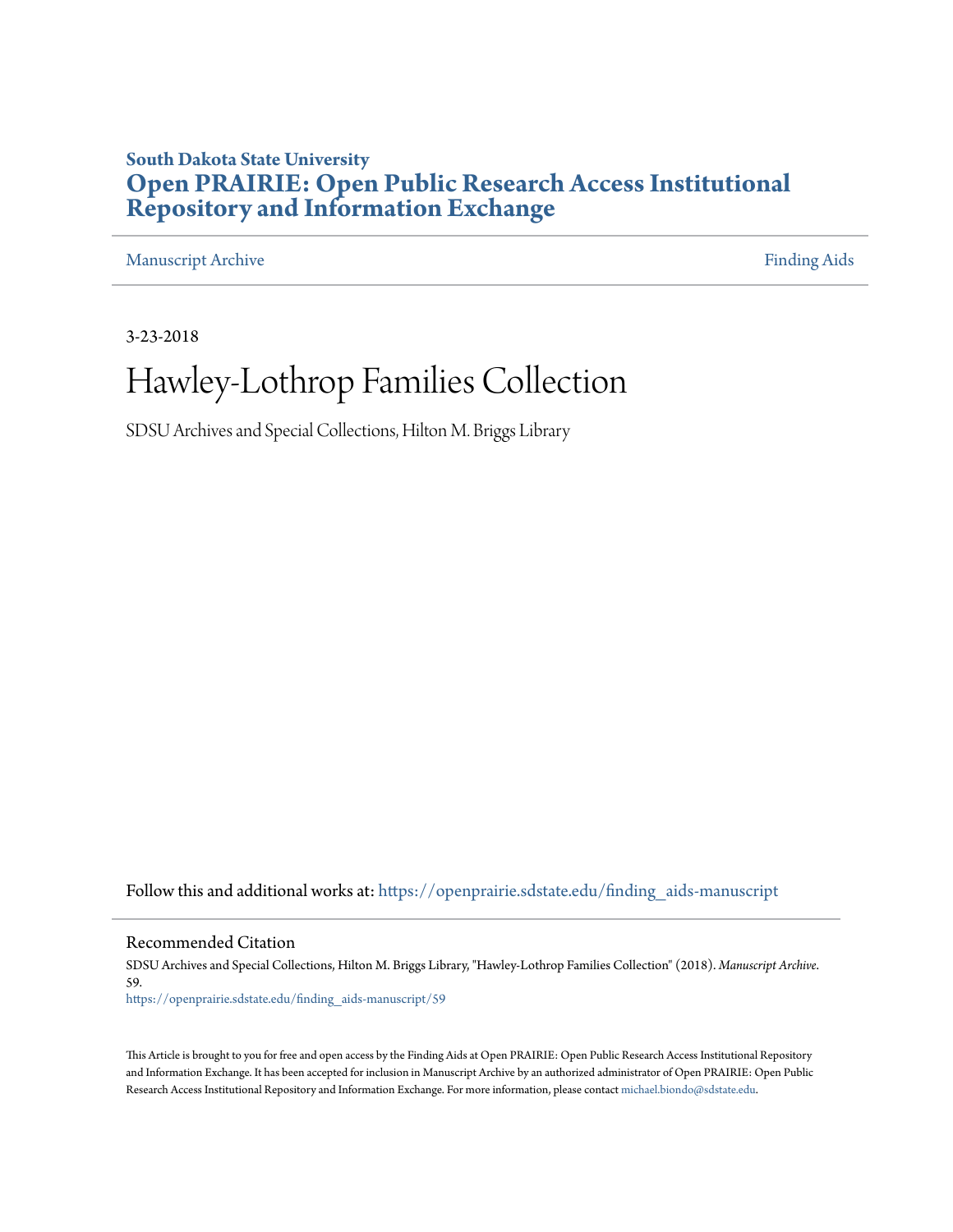# Hawley-Lothrop Families Collection

#### Finding Aid

South Dakota State University Archives and Special Collections Briggs Library (SBL) Room 241 Box 2114 1300 North Campus Drive Brookings, SD 57007 Phone: 605-688-5094 Email: [arcrefs@sdstate.edu](mailto:arcrefs@sdstate.edu)

### **Collection Summary**

*Identifier*

MA 65

*Title*

Hawley-Lothrop Families Collection

*Dates*

1879-2002, undated

#### *Extent*

2.42 linear feet - 1 document case, 1 oversize box

#### *Language*

English

#### *Repository*

South Dakota State University Archives and Special Collections, Hilton M. Briggs Library, Brookings, South Dakota.

#### *Access note*

This collection is open to researchers without restrictions. The materials in the Archives do not circulate and may be used in-house only.

#### *Preferred Citation*

*Name of item*. Hawley-Lothrop Families Collection. MA 65. South Dakota State University Archives and Special Collections, Hilton M. Briggs Library, Brookings, South Dakota.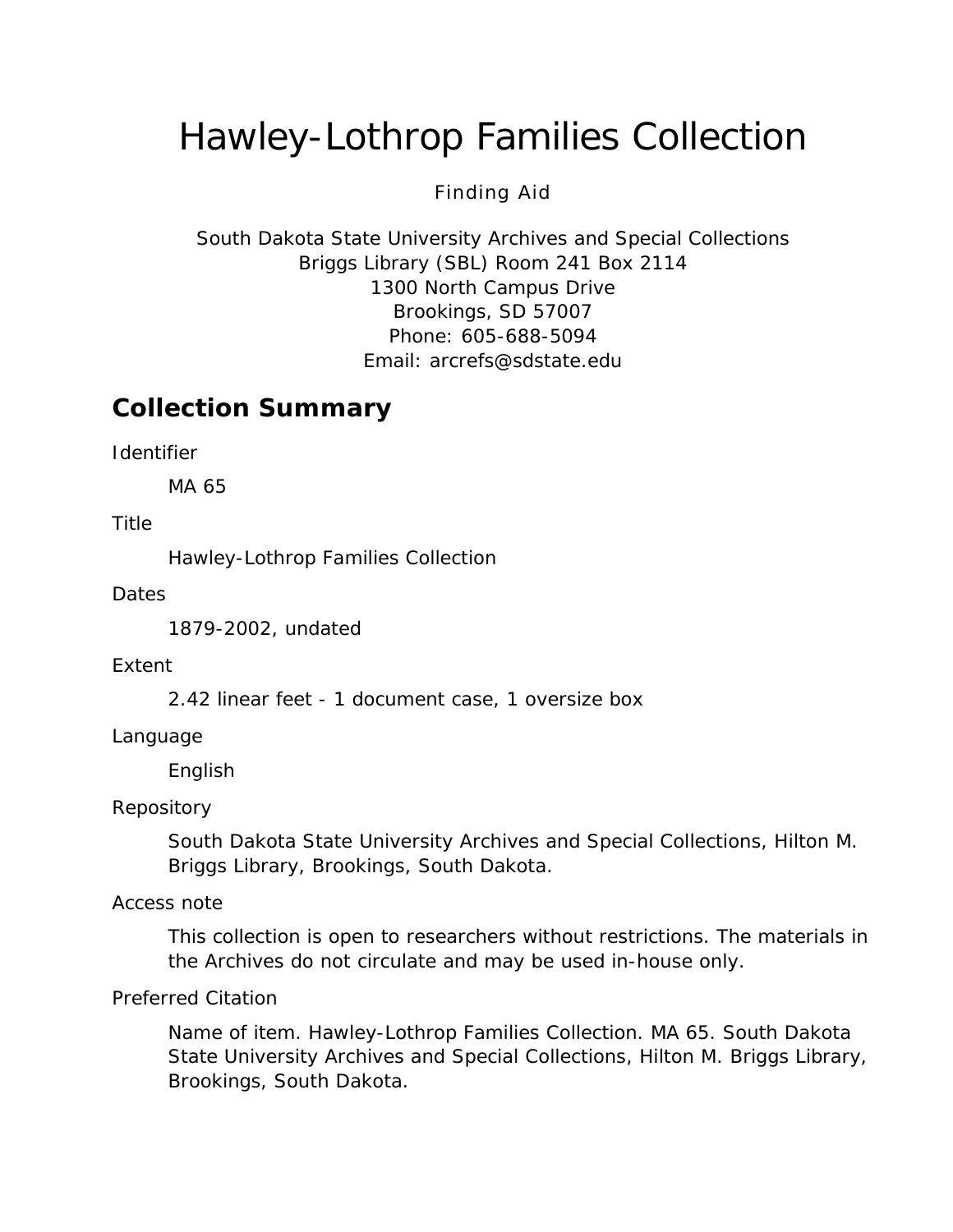*Abstract*

Collection consists of historical documents relating to the Hawley-Lothrop Families and William Walters.

These materials belonged to Jean Walters Lothrop, who was the daughter of William H. and Grace (Durland) Walters, and the wife of Eugene H. Lothrop.

## **Biographical Note**

Wilma (Jean) Walters Lothrop was born July 19, 1919 in Brookings, South Dakota to William Hayes and Grace (Durland) Walters. Jean Walters graduated from Brookings High School in 1937, from South Dakota State College in 1941, and from Denver University with a Masters in Library Science. She also attended the University of Minnesota. In 1941-1942, she taught home economics and science at Langford, South Dakota, High School. On December 20, 1942 she married Eugene "Gene" Henry Lothrop of Huron, South Dakota. She was a librarian. They had two daughters Helen and Martha; and one son Robert. Jean died November 20, 2013 in Prescott, Arizona.

Eugene "Gene" Lothrop was born in Redfield, SD, on August 16, 1920. Gene graduated from Huron High School in 1938 and went on to study electrical engineering at South Dakota State College, graduating in 1942. On December 20, 1942, he married Wilma (Jean) Walters. Gene was the foreman at Lothrop's Electrical Service owned by Elmer M. Lothrop. Gene died on April 15, 2014 in Prescott, Arizona.

William Hayes Walters was born December 8, 1877 in Laverne, Minnesota to Solomon and Mathilda Walters. He attended school in Bruce, South Dakota and graduated from South Dakota Agricultural College in 1897. William married Grace Jennie Durland in 1904. They had seven children; Maxine, Robert, Leslie, Hubert, Helen, Curtis, and Wilma. William was a self-employed real estate agent in Brookings, South Dakota. William died March 18, 1962. Grace died on March 3, 1978.

Lucille Helen Lothrop was born May 2, 1916 in Redfield, South Dakota to Elmer and Allie Lothrop, She graduated from Redfield High School in 1937. She died on July 20, 1937.

### **Contents Note**

Collection consists of historical documents relating to the Hawley-Lothrop Families and William Walters. The collection documents the families during the late nineteenth to the mid twentieth centuries. The collection includes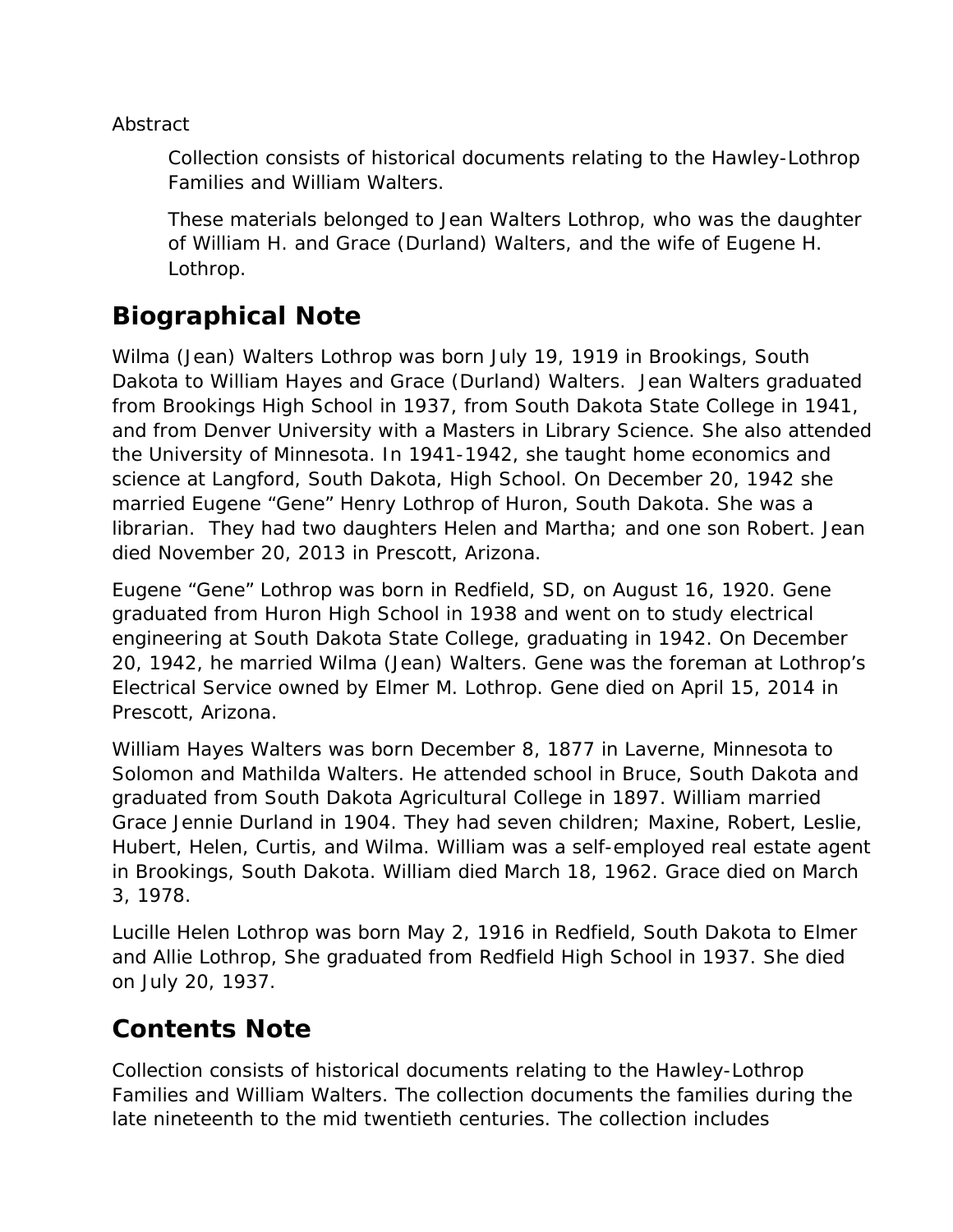scrapbooks and photo albums. Of interest are the materials relating to William H. Walters' time at South Dakota State.

### **Key Words**

Lothrop, Eugene Lothrop, Lucille Helen Lothrop, Wilma Walters

Walters, William Hayes

## **Administrative Information**

#### *Conditions Governing Access*

This collection is open to researchers without restrictions. The materials in the Archives do not circulate and may be used in-house only.

Researchers conducting extensive research are asked to make an advance appointment to access archival material. Please call or e-mail prior to visiting the collection and indicate as much detail as possible about a particular topic and intended use.

South Dakota State University supports access to the materials, published and unpublished, in its collections. Nonetheless, access to some items may be restricted as a result of their fragile condition or by contractual agreements with donors.

### *Copyright note*

Copyright restrictions apply in different ways to different materials. Many of the documents and other historical materials in the Archives are in the public domain and may be reproduced and used in any way. There are other materials in the Archive carrying a copyright interest and must be used according to the provisions of Title 17 of the U.S. Code. The Archive issues a warning concerning copyright restrictions to every researcher who requests copies of documents. Although the copyright law is under constant redefinition in the courts, it is ultimately the responsibility of the researcher to properly use copyrighted material.

#### *Arranged and Described by*

Michele Christian, University Archivist, 2016.